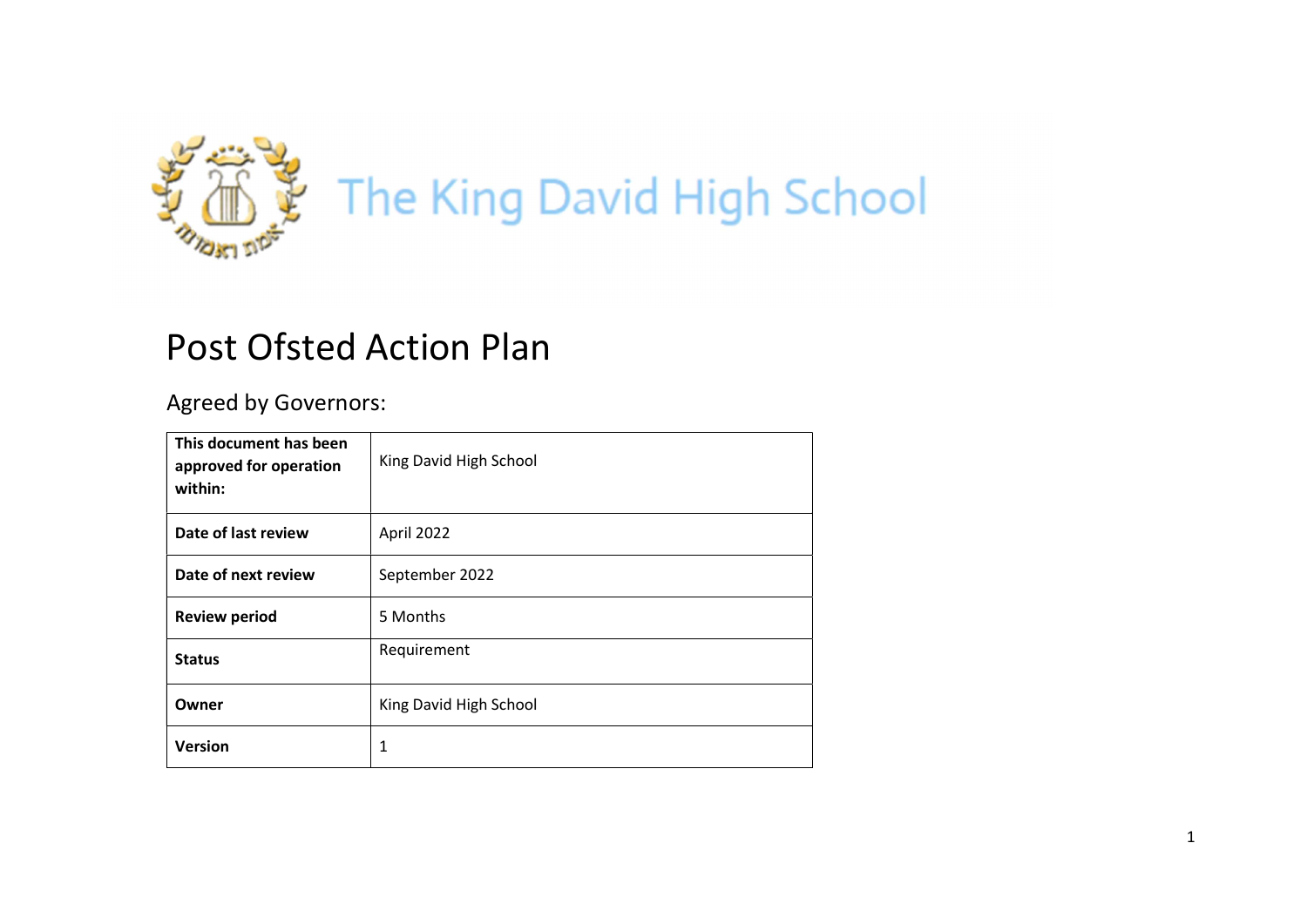#### King David High School

#### Statement of Action

Following OFSTED inspection 10<sup>th</sup> & 11<sup>th</sup> November 2021

Quality of Education – Good Behaviour and Attitudes - Good Leadership and Management - Inadequate Personal Development – Inadequate Sixth form provision – Good Overall – Inadequate

King David High School has been judged inadequate requiring special measures.

#### Introduction

The King David High School was inspected on the 10th and 11th November 2021 and was deemed to be inadequate requiring special measures, in accordance with the Education and Inspection Act. This Statement of Action reflects the school's determination to secure further improvements, to ensure the removal of special measures at the earliest opportunity.

This plan has already been initiated, and the time frame for improvement will span the period to the next inspection. Whilst looking to re-inspection within the allocated timeframe, it is the ambition of leaders and governors to be able to demonstrate sufficient improvement for the removal of special measures by the end of 2022/23 academic year.

The action plan will operate on a rolling academic year timescale from now and will be reviewed and adjusted accordingly throughout this period.

Since the inspection, leaders have worked closely with Manchester LEA, Manchester Healthy Schools and the Senior Schools Quality Assurance Officer (SSQA) and our designated Quality Assurance (QA) officer from the local authority. The school has also worked closely with our local Careers and Enterprise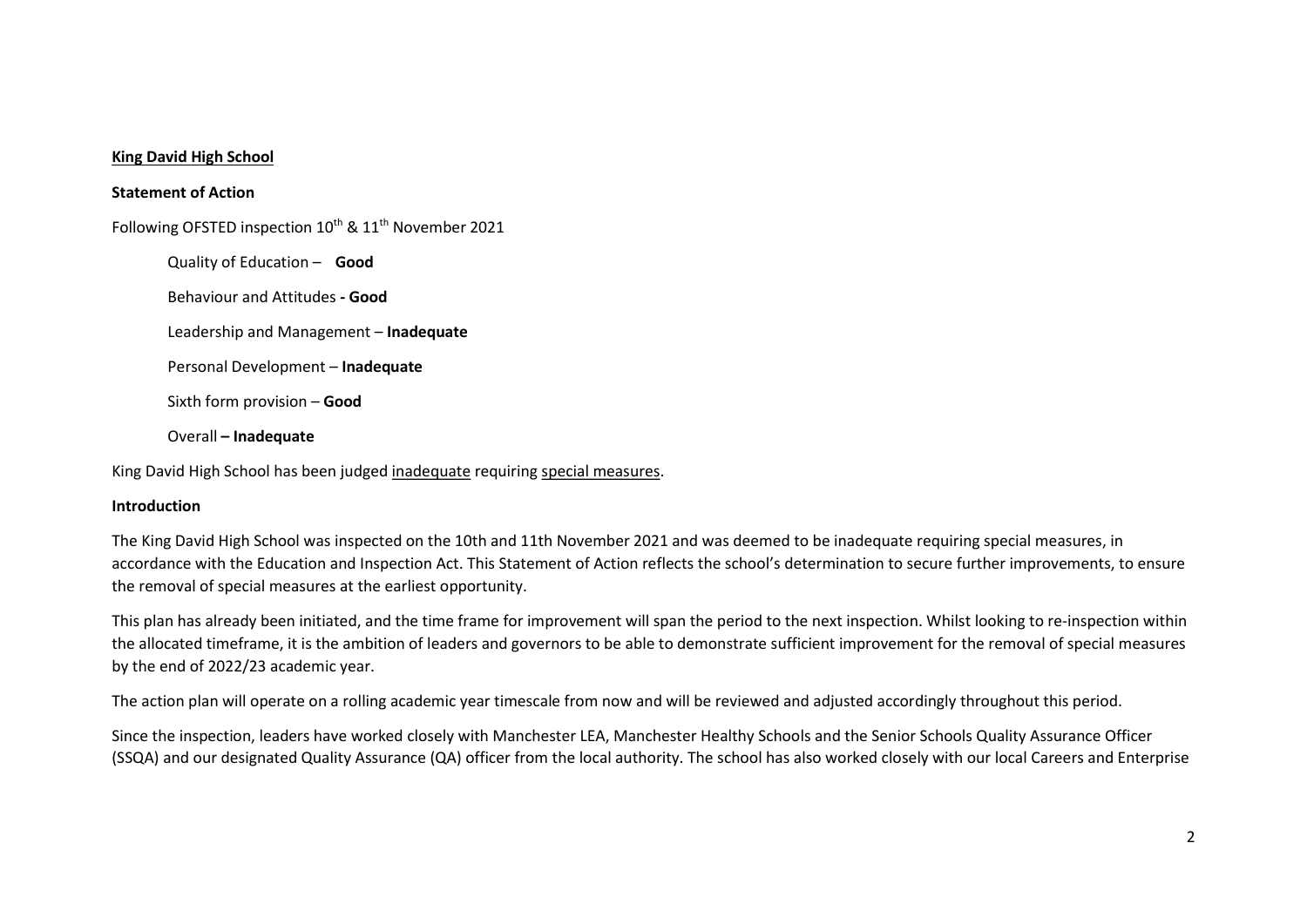Coordinator for Bury and North Manchester to audit and support improvements in our delivery of careers education. The school has also engaged the services of a timetabling consultant to support the curriculum review and the writing of a new timetable.

## Contextual information

King David High School is an 11-18 voluntary aided academy with 808 pupils on roll. The school has three sections; the main school which is coeducational, and the Yavneh boys and Yavneh girls single sex units which offer the choice of a more religious Jewish setting for families who desire this. Alignment of the offer in each section means children are free to move between the units freely if they wish.

The school is a non-selective Jewish school with a distinctive character underpinned by the faith and traditions of the orthodox Jewish religion. Alongside a broad academic curriculum, the school offers Modern Hebrew (Ivrit) and Jewish Studies to all its students.

The school, which was a failing school threatened with closure in the 1990s, is now consistently amongst the country's top performing (non-selective) schools [1<sup>st</sup> in the North and 7<sup>th</sup> Nationally] – the Times & Sunday Times, December 2021 Parent Power]

Setting and streaming are based on entry level assessment and data from our primary schools. Courses run broadly in parallel for all streams. There is some movement between the streams and sets throughout the year on the basis of assessment data.

The majority of our pupils identify as white British, but a wide range of other ethnicities are also represented in the pupil body.

The school has a very stable school population and low staff turnover. Student migration approx. 1% of school population each year, nearly all of these are due to family relocations.

### Governance and Accountability

The Statement of Action (SOA) has been prepared by the Chair of Governors [CoG] the Executive Head Teacher [EHT] (who has latterly become the Acting Head) and Deputy Headteacher, with input from senior and middle leaders.

The SOA has been approved by the Board of Governors.

Oversight, accountability and challenge rests with the Board of Governors, who meet regularly. The headteacher meets regularly with the CoG. The Senior Leadership Team [SLT] will discuss progress at their weekly meetings. Progress will also be reviewed by the Local Authority's Senior Schools Quality Assurance officer (SSQA), and the School's appointed Quality Assurance officer (QA).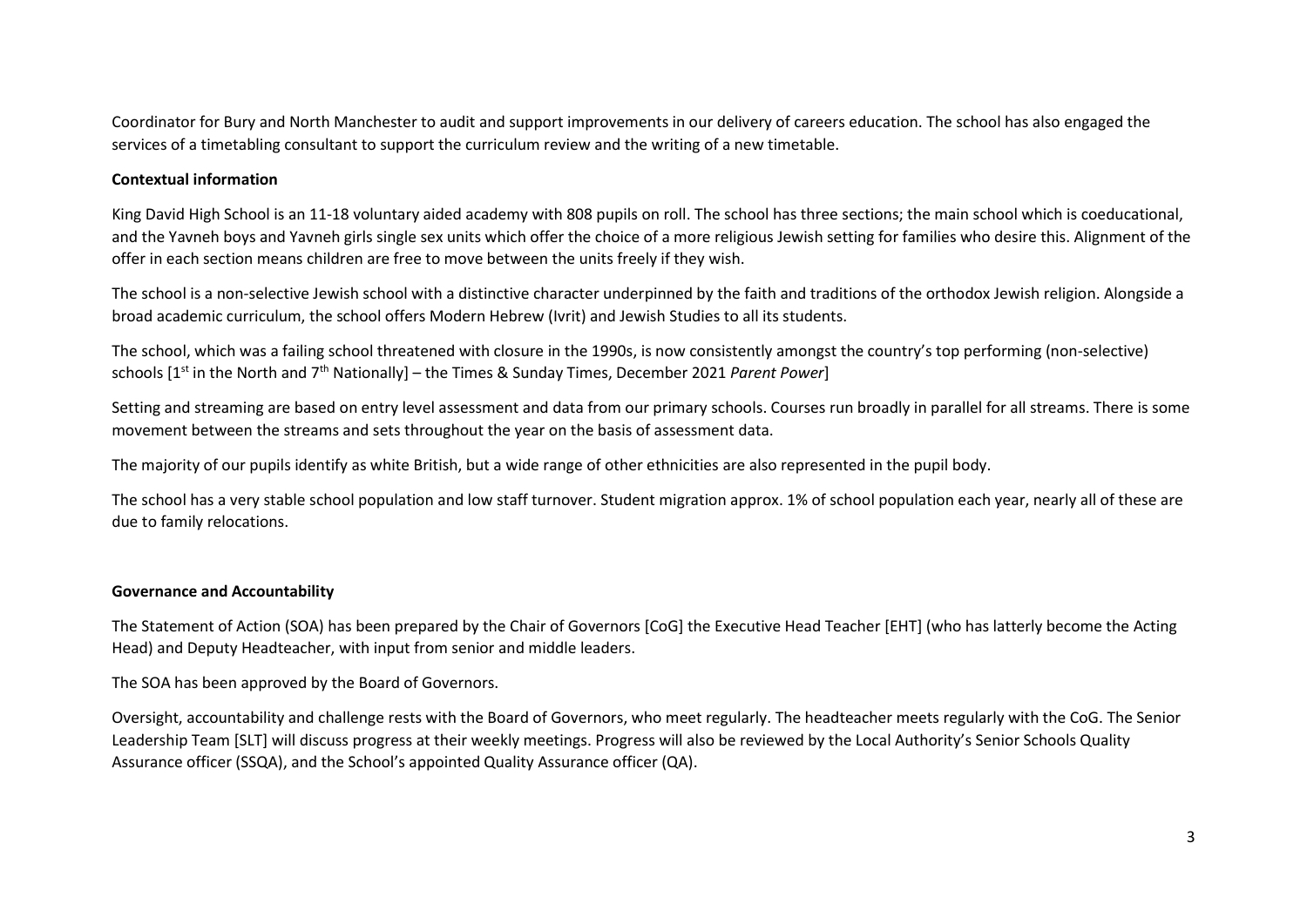Major improvement, which were set in motion in the summer term of 2021 have been implemented as of 1<sup>st</sup> September 2021 and accelerated immediately following the inspection. The school has already progressed to address areas identified as significant weaknesses in the report.

### Outline of actions towards school improvement

- 1. Last Summer [May 2021] an EHT was appointed so as to strengthen the SLT
- 2. Last Summer [June 2021] the school appointed a new Designated Safeguarding Lead [DSL] who is also a senior pastoral leader. This DSL has been in place since 1st September 2021.
- 3. The concept is to bring pastoral care and safeguarding 'closer together' so that nothing 'falls between the cracks' [between SIMS and CPOMS].
- 4. At the beginning of the academic year [26<sup>th</sup> August 2021], all staff attended a presentation on safeguarding, KCSIE and on use of CPOMS
- 5. School holds safeguarding training at least once per year, together with additional training as and when any weaknesses or gaps are noted and / or if there are any new regulations / recommendations etc
- 6. CPOMS is now being better used to record incidents
- 7. CPOMS now extended to include record keeping around low-level concerns about staff
- 8. As of this academic year, a new Safeguarding Governor is in place who is, herself, a Headteacher and DSL of another school so that the governor supervisory role is greatly strengthened.
- 9. The DSL reports to governors at their termly meeting.
- 10. The DSL meets [at least] termly with the CoG and with the Safeguarding Governor
- 11. A staff survey has been carried out [since the inspection] which shows more staff confidence in safeguarding procedures and practices
- 12. Last Summer [May-June 2021], the key governors undertook KCSIE training [National College].
- 13. SCR training has been arranged for the [new] office manager
- 14. During the current term [March 2022] the EHT and DSL received suicide awareness training.
- 15. Plans for next year [subject to budgets] are for greater time allocation for pastoral leaders [especially, Heads of Year]
- 16. The school emphasises its 'open-door' policy and, as of last Summer term [June 2021], has significantly improved communication and signage so that pupils who need it, know to whom they can turn
- 17. The EHT allocates much time to meeting parents and pupils/students and listening to their concerns.
- 18. The EHT has introduced regular pupil/student 'focus' groups to discuss points of concern.
- 19. The CoG and EHT held an open meeting for parents [24<sup>th</sup> March 2022] to give parents an opportunity to raise any concerns.
- 20. The CoG and EHT are always available to hear parental complaints / suggestions
- 21. SLT and pastoral leads always try to respond to all parental concerns in a timely manner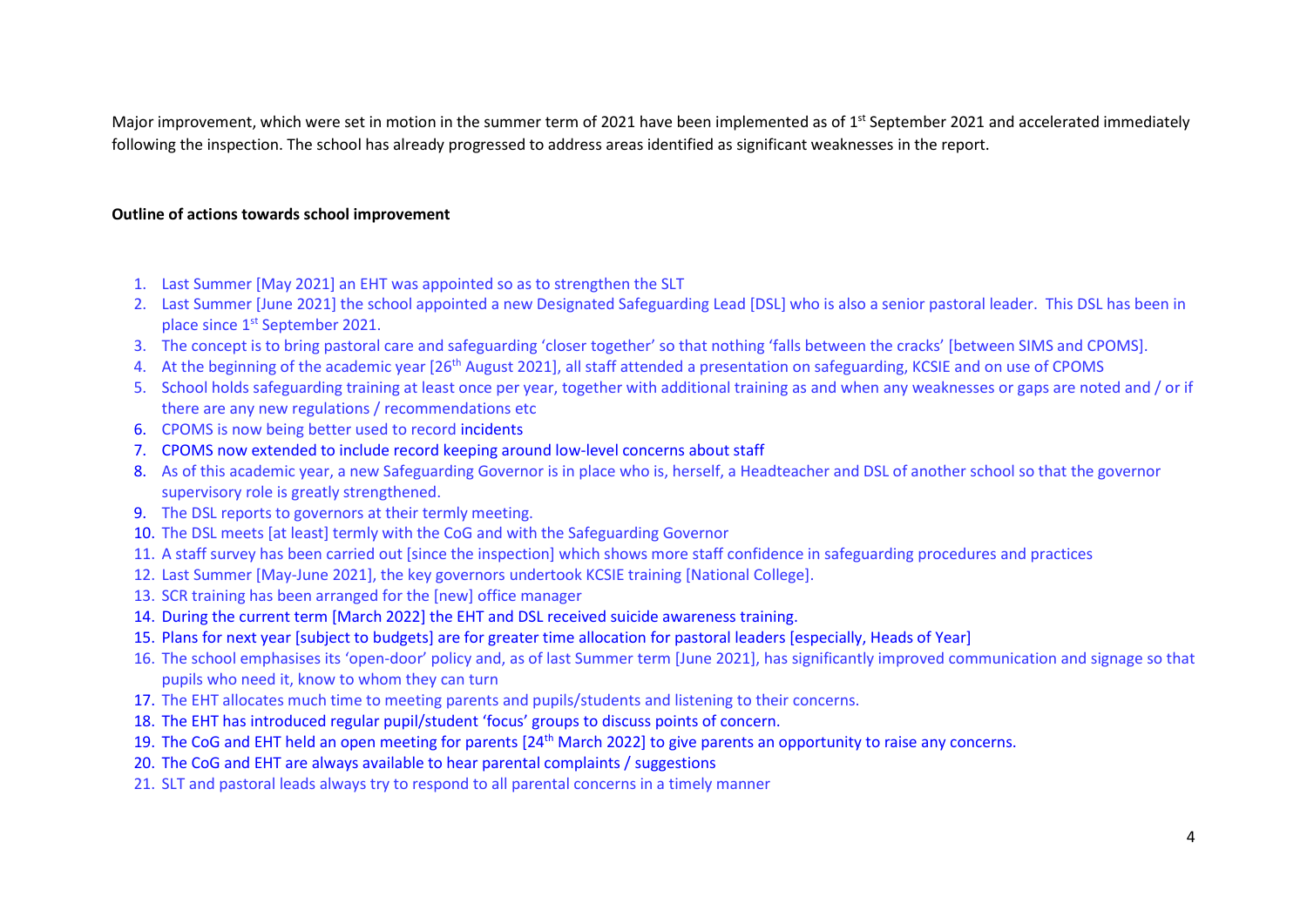- 22. Improving the culture of the school where every child has a voice by repeated messages in assemblies, staff briefings and conversations with staff and pupils/students.
- 23. Besides the school's 'well-being' team, the school has a **professional counsellor** who comes in every week to assist pupils who have mental health issues.
- 24. Greater emphasis is being placed on wellbeing and pupils' mental health
- 25. The school is working with JAMH [Jewish Action for Mental Health] regarding exam stress and with KOOTH (online mental health providers) who have delivered assemblies to key stages 4 and 5 on mental health
- 26. The Local Authority [LA] are auditing our safeguarding provision and supporting us with a 'team around the school'
- 27. Progress will also be reviewed by the LA's Senior Schools Quality Assurance officer (SSQA), and the school's appointed Quality Assurance officer  $(OA)$ .
- 28. The school provided for parents and staff 'online safety' training delivered by Manchester LA [2 sessions for parents virtual and in person on 24<sup>th</sup> November]
- 29. Further training has been provided around Adverse Childhood Experiences and online safety for pastoral leads via Manchester LA.
- 30. ACES training for all pastoral staff took place on 13th January 2022.
- 31. Online safety training for all staff took place on 15<sup>th</sup> March 2022 with a separate session for pastoral staff
- 32. Staff briefings are held regularly, and the actions required following the OFSTED inspection are regularly reinforced with all staff.
- 33. The curriculum and timetable have been reviewed, and a more equitable curriculum will be in place for the start of the academic year 2022-23
- 34. Training time for teachers and support staff has been built into the school calendar for the next academic vear
- 35. Links with Manchester Healthy Schools
- 36. Quality Assurance visits, which have been in place for some years, will continue to help focus on areas which require improvement
- 37. Governors will arrange for additional training to clarify their roles and responsibilities.
- 38. Our local Careers and Enterprise Coordinator has supported the improvements being made with careers provision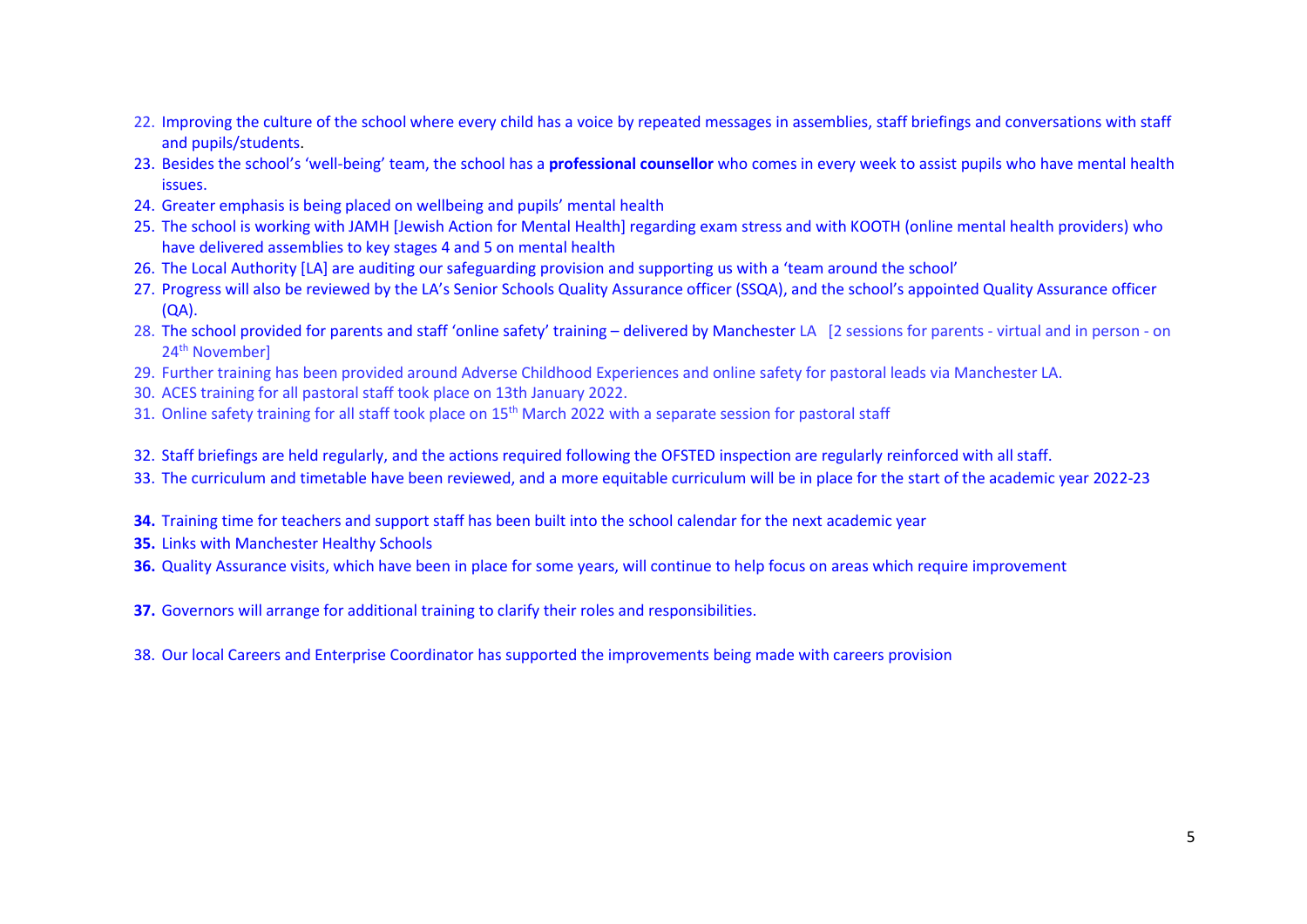#### Arrangements to inform parents and carers

A meeting, attended by the CoG and EHT, was held for parents on 24<sup>th</sup> March immediately following the publication of the OFSTED report on 15<sup>th</sup> March. The OFSTED report has been published on the school website along with a letter from the CoG. The CoG and EHT have made themselves available to speak to individual parents, at any time, about the OFSTED report.

## Monitoring and review of progress

The SLT will review progress on a weekly basis. The Headteacher will liaise regularly with the SSQA and QA to obtain an external perspective on progress. Reports will be shared with the CoG and, where appropriate, will form an agenda item at Governors' meetings. This will be supplemented and triangulated by reports from the QA officer from the local authority and other external agencies. Following Governing Body meetings, the plan will be adapted, and resources realigned, if required and available.

#### Areas for Improvement – What does the school need to do to improve further?

|            | What the school needs to do to improve                                                                     |  |  |  |  |
|------------|------------------------------------------------------------------------------------------------------------|--|--|--|--|
| Priority 1 | Ensure that safeguarding arrangements are effective                                                        |  |  |  |  |
| Priority 2 | Ensure the school meets its statutory duties under the Equality Act 2010                                   |  |  |  |  |
| Priority 3 | Ensure all governors are clear about their roles and responsibilities                                      |  |  |  |  |
| Priority 4 | Provide training for all staff to ensure they are confident in delivering the learning for life curriculum |  |  |  |  |
| Priority 5 | Ensure all students receive careers information advice and guidance of a consistently high quality         |  |  |  |  |
| Priority 6 | Ensure there is an equitable curriculum for all pupils at key stage 3                                      |  |  |  |  |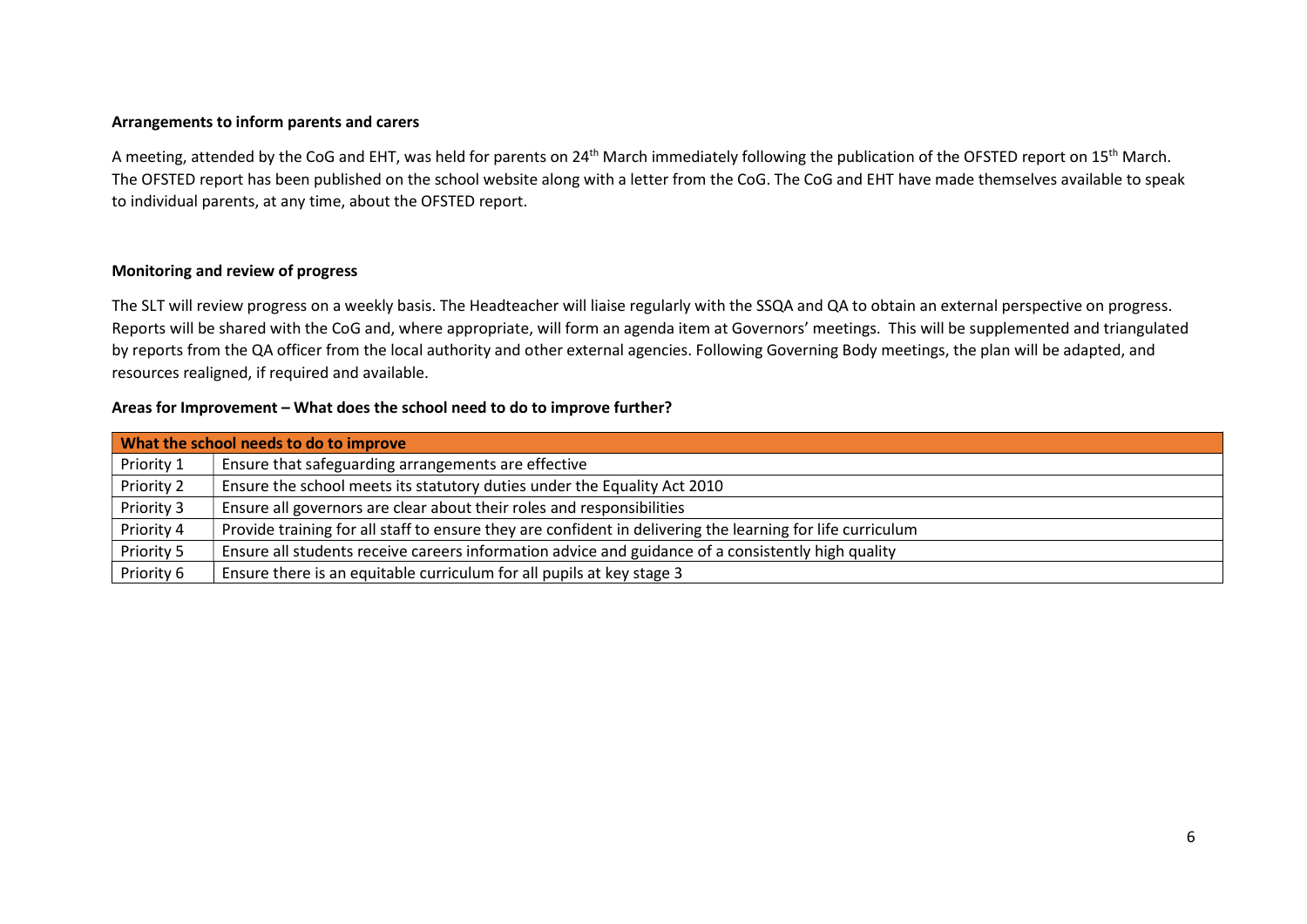Ensure that safeguarding arrangements are effective

OFSTED said "Leaders and governors have not ensured that the arrangements for safeguarding pupils are effective. Although leaders have recently taken steps to ensure that appropriate systems for reporting safeguarding concerns are in place, more work needs to be done to strengthen the culture of safeguarding. Some pupils and parents have little confidence that leaders will address the concerns that they raise about pupils' safety. This includes how leaders deal with issues relating to peer-on-peer abuse. Leaders must take immediate action to ensure that there is a strong and effective culture of safeguarding, where all concerns are taken seriously and dealt with swiftly and effectively. Leaders must also take steps to win the confidence and trust of parents and pupils in relation to the school's safeguarding arrangements."

| Action                         | Responsibility | Timescale     | Success criteria/Impact                        | Costings/resour | Review           |
|--------------------------------|----------------|---------------|------------------------------------------------|-----------------|------------------|
|                                |                |               |                                                | ces             |                  |
| Appointment of new DSL         | Governors      | Already in    |                                                | More time for   | Sept 2022        |
| (Sept 2021)                    |                | place         |                                                | DSL/Pastoral    |                  |
|                                |                |               |                                                | lead            |                  |
|                                |                |               |                                                |                 |                  |
| Safeguarding procedures        | <b>DSL/SLT</b> | Remainder of  | Staff are confident in following safeguarding  | Staff time      | Ongoing          |
| clarified with staff regularly |                | academic year | procedures - evidenced by staff survey results |                 |                  |
|                                |                |               |                                                |                 |                  |
|                                |                |               |                                                | Assembly and    | <b>July 2022</b> |
| Clear message given to all     | <b>EHT</b>     | Immediate     | Feedback from pupils through focus groups      | form time       |                  |
| pupils and students in         |                | and ongoing   | and parents                                    |                 |                  |
| assemblies re the school's     |                |               | Pupils/parents and carers report that issues   | Pupil focus     |                  |
| response to concerns           |                |               | are being dealt with in a more timely manner.  | groups with EHT |                  |
|                                |                |               |                                                |                 |                  |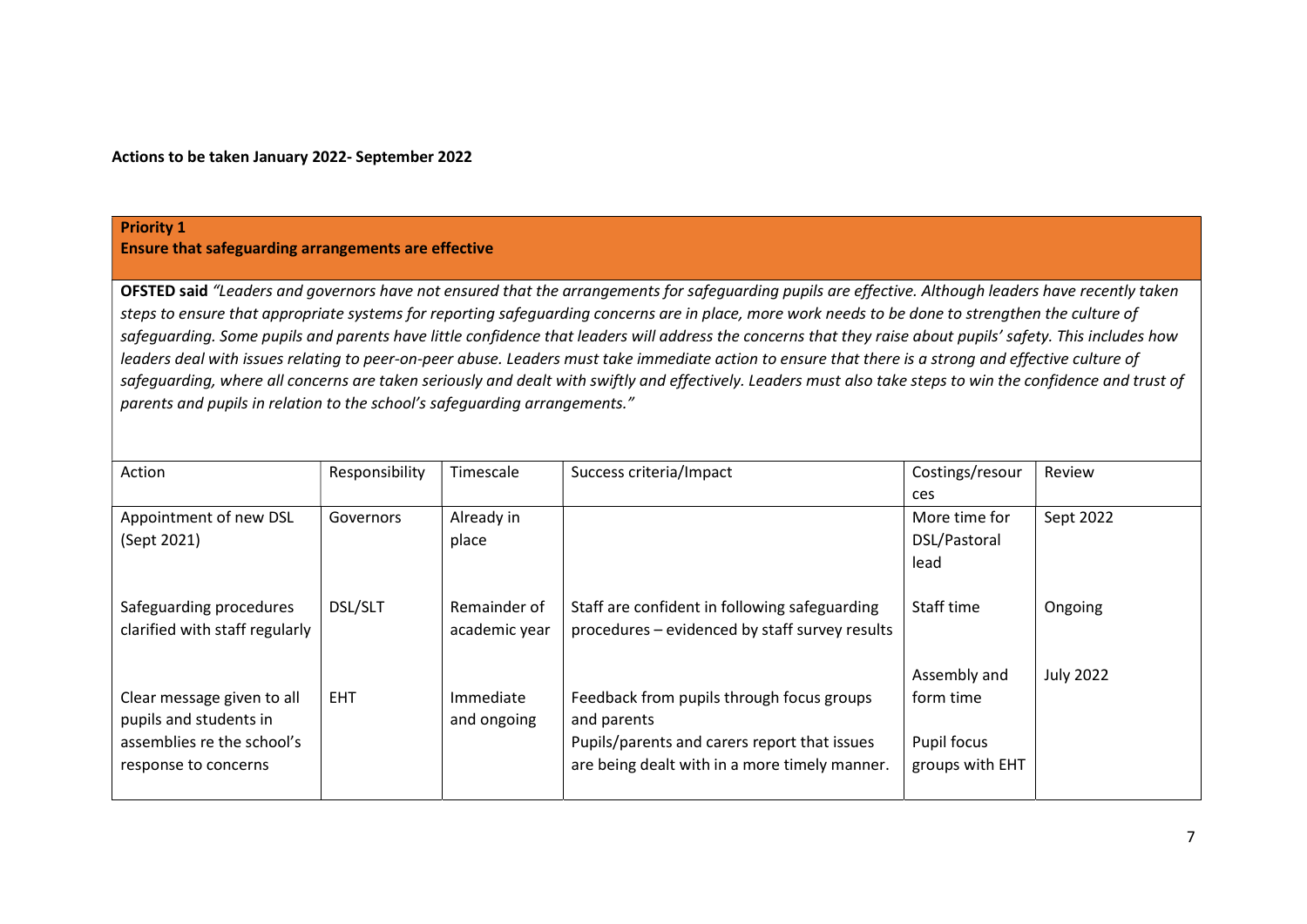| Audit of safeguarding<br>provision using LA audit<br>tool                                                                   | DSL/Local<br>authority  | Immediate                            | Pupils, parents and carers have more<br>confidence in safeguarding arrangements.<br>Audit identifies areas for improvement                                           | LA safeguarding<br>team                                                       | January 2023     |
|-----------------------------------------------------------------------------------------------------------------------------|-------------------------|--------------------------------------|----------------------------------------------------------------------------------------------------------------------------------------------------------------------|-------------------------------------------------------------------------------|------------------|
| Support from the local<br>authority "Team around<br>the school"                                                             | Local authority<br>SSQA | Immediate                            | Safeguarding arrangements more effective                                                                                                                             | LA safeguarding<br>team/SSQA                                                  | January 2023     |
| SCR-checked and gaps<br>filled                                                                                              | EHT/Office<br>manager   | Immediate                            | SCR correct and complete<br>SCR is now correct and will remain so going<br>forwards.<br>To be checked termly by DSL/Safeguarding<br>governor                         | Office staff<br>training - One<br><b>Education SCR</b><br>support<br>£1950.00 | <b>July 2022</b> |
| Further training around the<br>use of CPOMS and<br>extending the use of<br>CPOMS to cover low level<br>concerns about staff | <b>DSL</b>              | Next 6 months                        | CPOMS being used appropriately by all staff<br>Increased staff confidence in reporting<br>concerns via CPOMS<br>Increased staff usage of CPOMS to report<br>concerns | "Staff safe" add<br>on to CPOMS<br>£435                                       | October 2022     |
| Training for staff around<br>appropriate language to<br>use with pupils.                                                    | <b>SLT</b>              | Arranged for<br>$17th$ June          | Focus groups with pupils from key stages                                                                                                                             | Staff training<br>time                                                        | Ongoing          |
| Online safety training<br>provided for all staff.                                                                           | <b>SLT</b>              | Took place<br>15 <sup>th</sup> March | Pupils/students report higher levels of<br>confidence in staff responding appropriately.                                                                             | Manchester<br><b>Healthy Schools</b><br>training team                         | Ongoing          |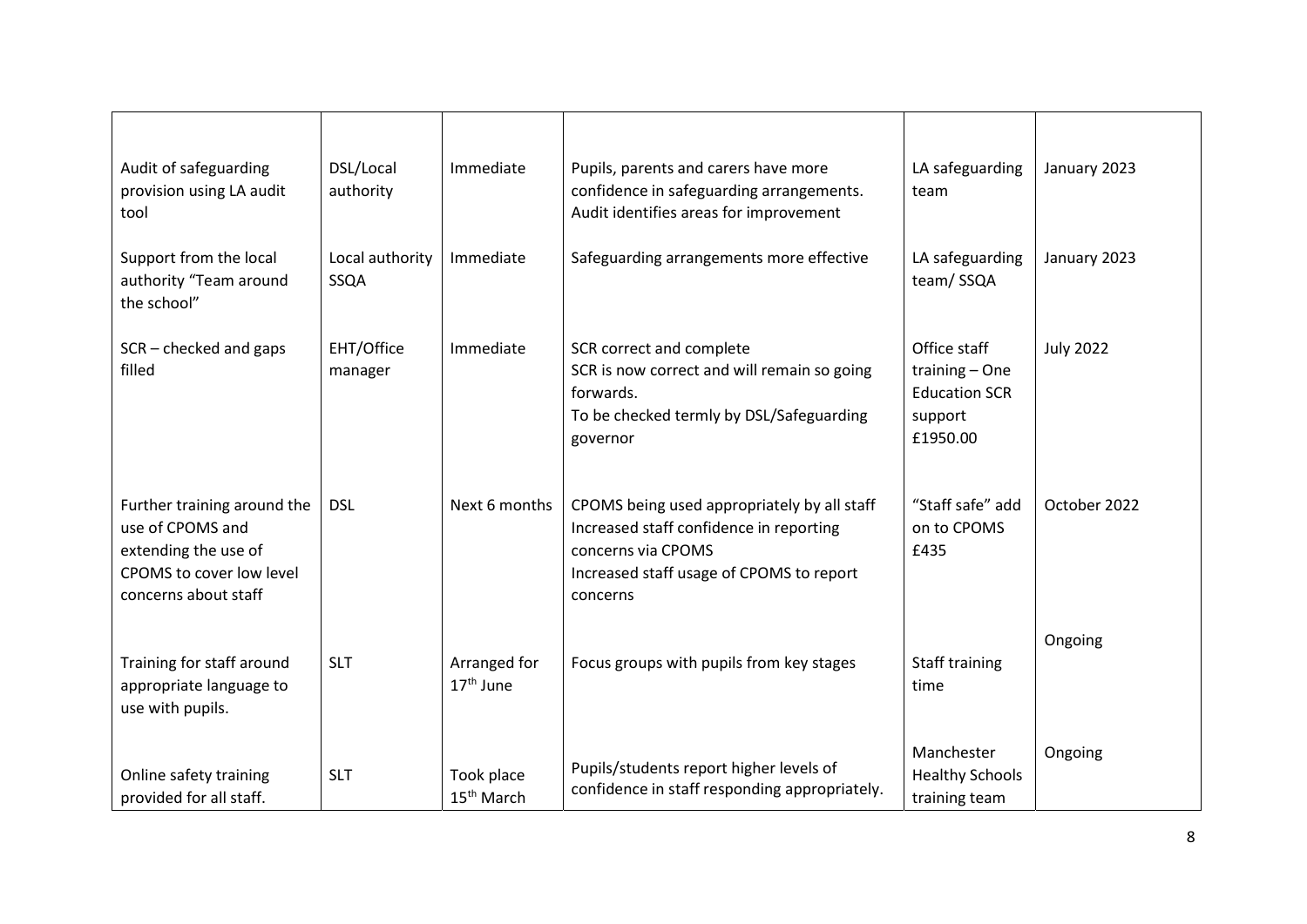| ACES training for key<br>pastoral staff | <b>SLT</b> | Took place<br>13 <sup>th</sup> January | Evidenced via pupil voice/pupil survey | Smoothwall &<br>eSafe training<br>team                | September 2022 |
|-----------------------------------------|------------|----------------------------------------|----------------------------------------|-------------------------------------------------------|----------------|
|                                         |            |                                        |                                        | Manchester<br><b>Healthy Schools</b><br>training team |                |

Ensure the school meets its statutory duties under the equalities act

OFSTED said "The governing body has not ensured that the school fulfils its statutory duties under the Equality Act 2010. The school is unlawfully discriminating against pupils who attend Yavneh Girls in relation to the protected characteristic of sex. Pupils who attend Yavneh Girls, unlike pupils in Yavneh Boys and pupils in the main school, are deprived of the opportunity to mix socially with boys and girls in other parts of the school. This constitutes a detriment to those pupils due to their sex. Leaders and governors must act to fulfil their duties under the Equality Act 2010 by ensuring that they do not discriminate against pupils in the Yavneh Girls on the ground of sex."

| Action                                      | Responsibility | Timescale | <b>Success</b>       | Costings/resources  | Review         |
|---------------------------------------------|----------------|-----------|----------------------|---------------------|----------------|
|                                             |                |           | criteria/Impact      |                     |                |
| A new timetable will be in place from       | Deputy         | Sept 2022 | Equality of          | Curriculum review   | September 2022 |
| September. Pupils in YB and TG will have    | Headteacher    |           | opportunities        | $-$ DHT time and    |                |
| similar lunch times to enable them to       |                |           |                      | consultant time     |                |
| have similar access to extra-curricular and |                |           |                      | £300 per day        |                |
| social activities                           |                |           |                      |                     |                |
|                                             |                |           |                      |                     |                |
| The updated curriculum will have equality   |                |           | Equality of          |                     |                |
| of provision for all sections of the school | Deputy         | Sept 2022 | curriculum offer for | Staff training time | Ongoing        |
| in terms of secular education               | Headteacher    |           | all                  |                     |                |
|                                             |                |           |                      |                     |                |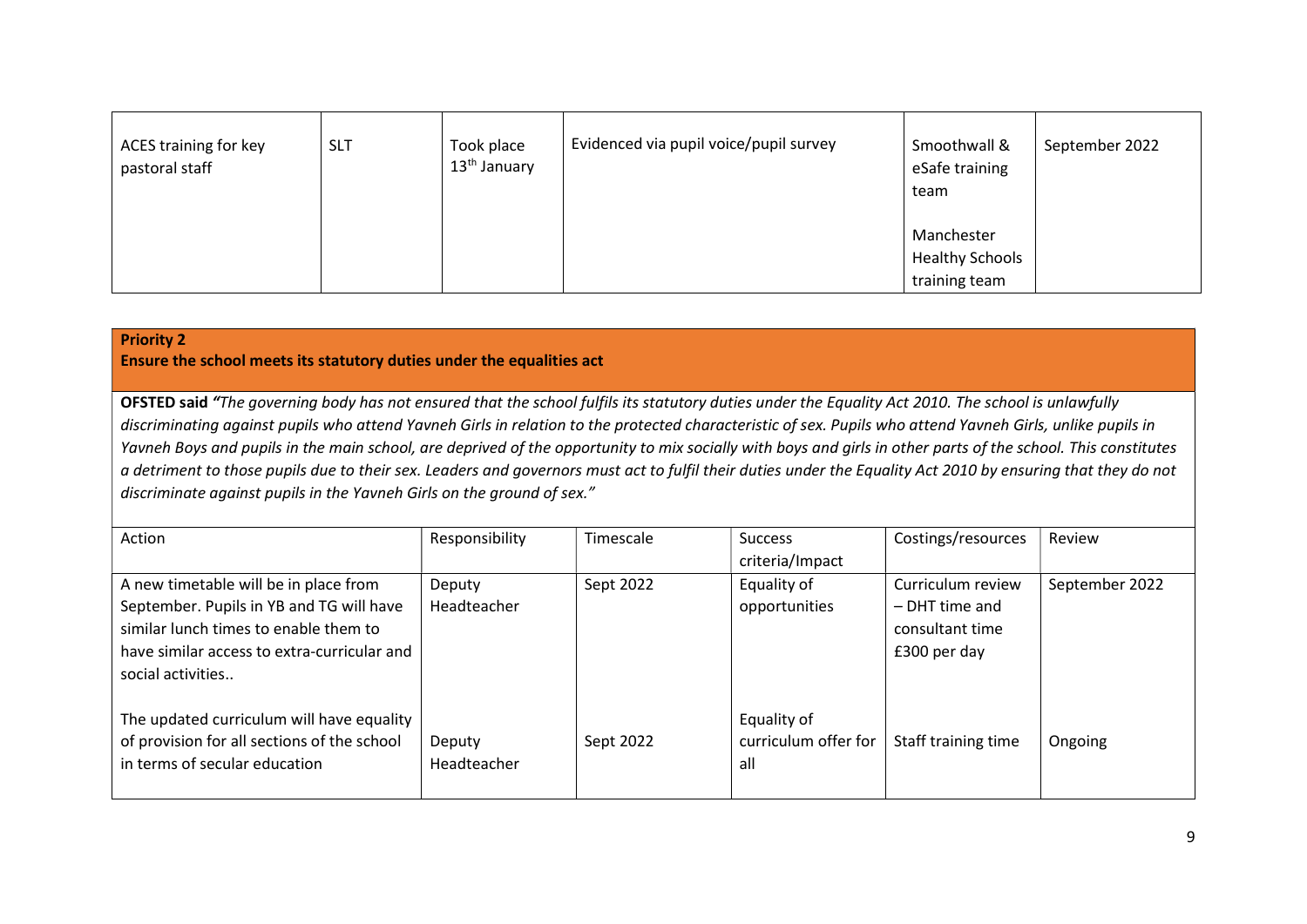| Staff training will be provided to ensure  |     |               | Pupils report more |  |
|--------------------------------------------|-----|---------------|--------------------|--|
| that there is a consistent approach across |     | Immediate and | positively         |  |
| all sections of the school                 | SL1 | ongoing       |                    |  |

#### Ensure all governors are clear about their roles and responsibilities

OFSTED said "Some members of the governing body do not understand the parameters of their role. They interfere with the routine operation of the school. This impedes the actions that senior leaders, including the executive headteacher, can take to improve the quality of education and protect the safety and well-being of pupils. The governing body must review how it operates so that it fulfils its statutory functions by ensuring a clarity of vision, ethos and strategic direction, that it holds leaders to account for the quality of educational performance of the school, and that it maintains an oversight of the financial performance of the school."

| Action                                                                                                      | Responsibility | Timescale        | Success criteria/Impact                                                                | Costings/resources                 | Review        |
|-------------------------------------------------------------------------------------------------------------|----------------|------------------|----------------------------------------------------------------------------------------|------------------------------------|---------------|
| Training for governors<br>to clarify their roles<br>and responsibilities                                    | CoG            | Summer term 2022 | Governors' role,<br>oversight, support and<br>challenge is clarified                   | Governor training time<br>NGA time | December 2022 |
| Consultant will be<br>invited to advise on<br>improvements to the<br>effectiveness of the<br>governing body | CoG            | Summer term 2022 | <b>External perspective</b><br>gained on how<br>governance can be<br>further improved. | Estimated cost £250                | December 2022 |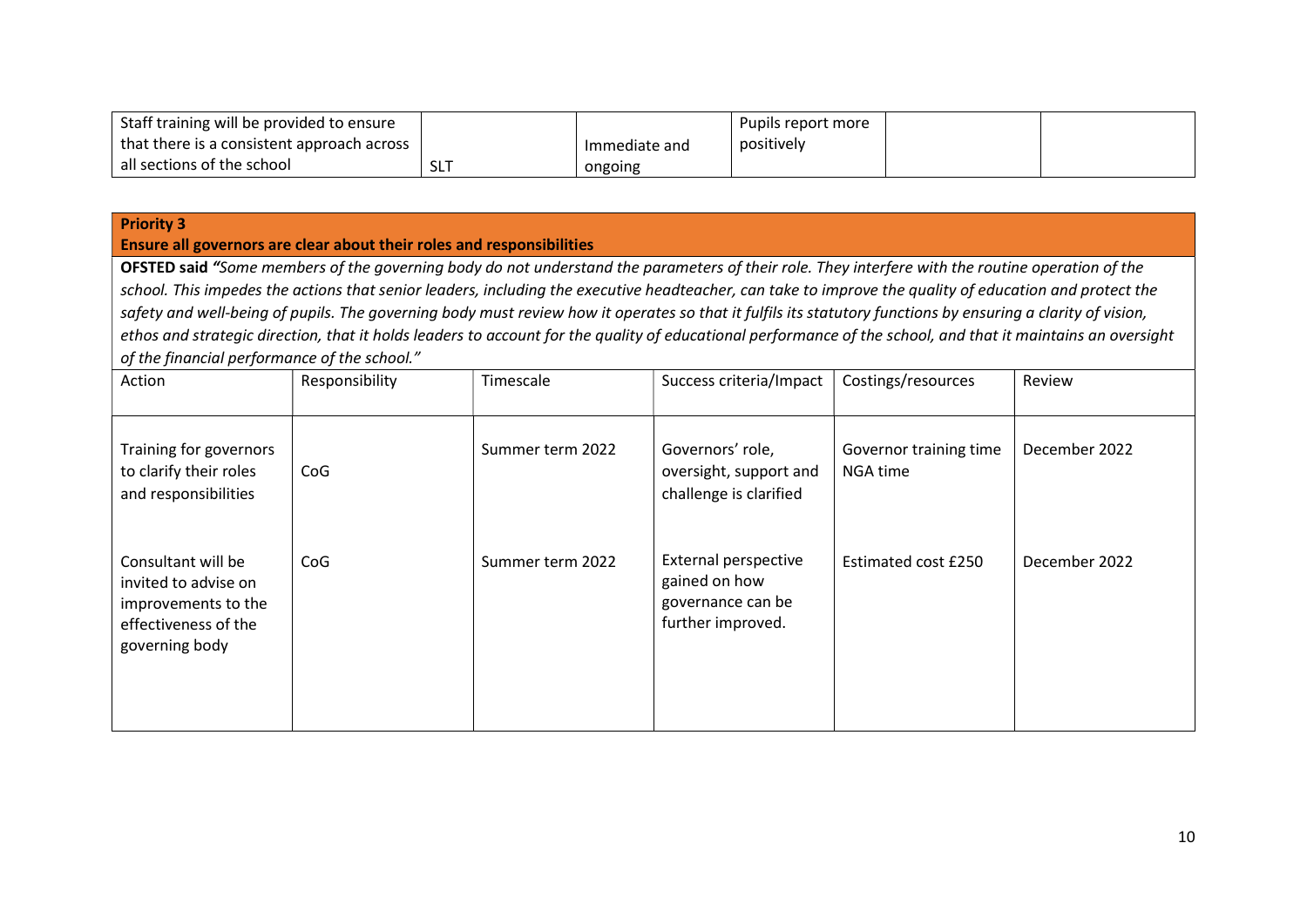Provide training for all staff to ensure they are confident in delivering the Learning for Life curriculum

OFSTED said "Some staff do not have the confidence to deliver aspects of the 'learning for life' curriculum as well as they should. As a result, some pupils said that they do not feel prepared to take their place in society. Leaders should ensure that staff have the knowledge and confidence to deliver this curriculum effectively."

| Action                                                                                                 | Responsibility                                                          | Timescale  | Success criteria/Impact                                                                                                                                                                              | Costings/resources                                                           | Review        |
|--------------------------------------------------------------------------------------------------------|-------------------------------------------------------------------------|------------|------------------------------------------------------------------------------------------------------------------------------------------------------------------------------------------------------|------------------------------------------------------------------------------|---------------|
| Learning for life<br>curriculum audited by<br><b>Manchester Healthy</b><br>Schools team                | <b>EHT/Learning for life</b><br>lead/ Manchester<br>Healthy School team | Current    | <b>Feedback from Manchester</b><br>Healthy Schools team (rec'd<br>March $25th$ )<br>"Fantastic policy – goes<br>above and beyond"<br>"nice to see how much the<br>community have been<br>considered" | Manchester<br><b>Healthy Schools</b><br>team time                            | December 2022 |
| Visit to local faith<br>school to look at their<br>delivery of RHSE as<br>recommended by QA<br>officer | Learning for Life lead                                                  | May $16th$ | Incorporate good practice<br>into our own delivery                                                                                                                                                   | Staff time                                                                   | December 2022 |
| Staff training to be<br>delivered by<br><b>Manchester Healthy</b><br>Schools team                      | EHT/Manchester<br>Healthy School team                                   | June 17th  | Staff report improved<br>confidence in delivering<br><b>RHSE</b> curriculum                                                                                                                          | Staff training time<br>Manchester<br><b>Healthy Schools</b><br>training team | December 2022 |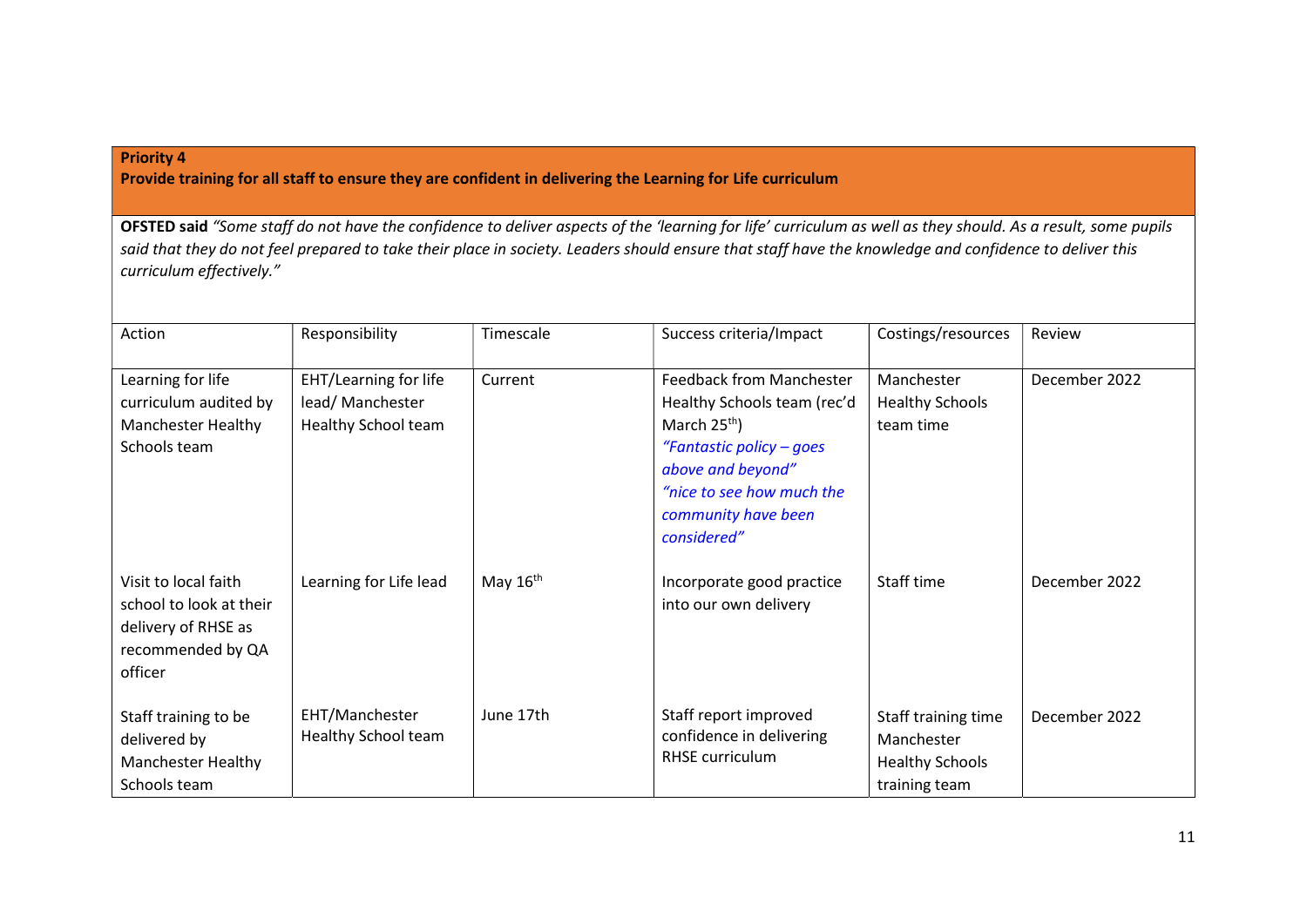| <b>Priority 5</b><br>Ensure all students receive careers information advice and guidance of a consistently high quality                                                                                                                                                                                                                                                                                                                                                                                                                                           |                                                                                                      |                          |                                                                               |                                                                                                    |                |  |  |
|-------------------------------------------------------------------------------------------------------------------------------------------------------------------------------------------------------------------------------------------------------------------------------------------------------------------------------------------------------------------------------------------------------------------------------------------------------------------------------------------------------------------------------------------------------------------|------------------------------------------------------------------------------------------------------|--------------------------|-------------------------------------------------------------------------------|----------------------------------------------------------------------------------------------------|----------------|--|--|
| OFSTED said "Leaders have not ensured that pupils and students receive careers education, information, advice and guidance of a consistently high<br>quality. This means that some pupils, and students in the sixth form, feel unable to make informed decisions about their next steps in employment,<br>education and training. Leaders should ensure that all pupils and students benefit from a coherent programme of careers information, advice and<br>guidance so that pupils and students feel suitably informed to make decisions about their futures." |                                                                                                      |                          |                                                                               |                                                                                                    |                |  |  |
| Action                                                                                                                                                                                                                                                                                                                                                                                                                                                                                                                                                            | Responsibility                                                                                       | Timescale                | Success criteria/Impact                                                       | Costings/resources                                                                                 | Review         |  |  |
| Annual careers fair for<br>years $10 - 13$                                                                                                                                                                                                                                                                                                                                                                                                                                                                                                                        | Careers lead                                                                                         | December 1 <sup>st</sup> | Good attendance and<br>positive feedback from<br>attendees and stallholders   | <b>Employers and</b><br>further education<br>providers outreach<br>teams                           | December 2022  |  |  |
| Careers provision<br>supported by Careers<br>and Enterprise<br>Coordinator: Bury and<br>North Manchester                                                                                                                                                                                                                                                                                                                                                                                                                                                          | Careers lead/Jamie<br>Sloane: Careers and<br>Enterprise<br>Coordinator: Bury and<br>North Manchester | Ongoing                  | Pupils/students have more<br>confidence in the guidance<br>they are receiving | Careers and<br>Enterprise<br>coordinator time<br>Career lead time -<br>extra hours £30 per<br>hour | September 2022 |  |  |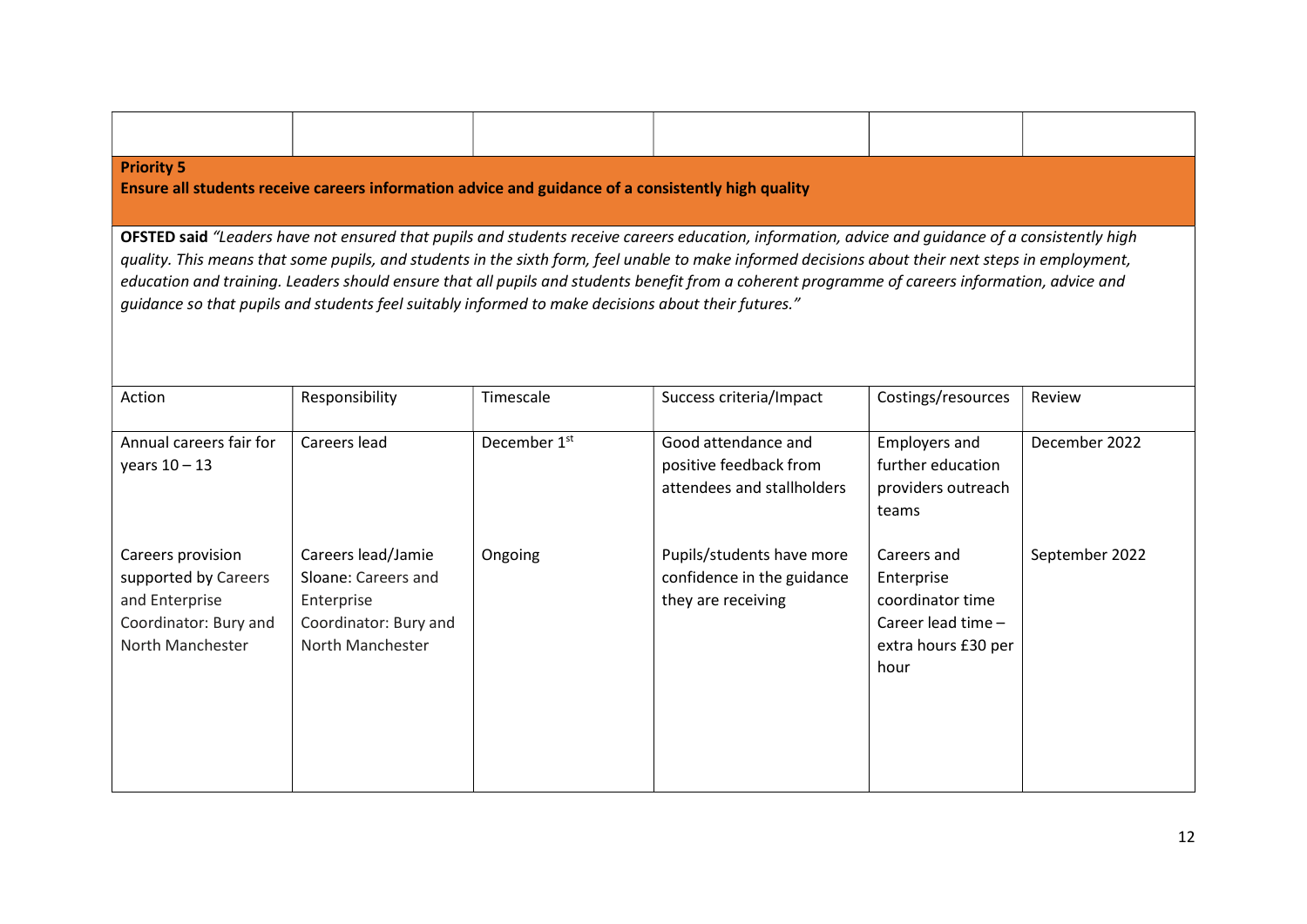| Staff training around  |                       | December 9th     | Teaching staff have a better                      | Staff training time | December 2022        |
|------------------------|-----------------------|------------------|---------------------------------------------------|---------------------|----------------------|
| careers delivery       |                       |                  | understanding of their                            |                     |                      |
|                        |                       |                  | responsibilities around                           |                     |                      |
|                        |                       |                  | delivery of careers                               |                     |                      |
|                        |                       |                  | education                                         |                     |                      |
|                        |                       |                  |                                                   |                     |                      |
|                        |                       |                  | Clearer and more effective                        |                     |                      |
| Careers content of     | Careers lead/Learning | Summer term 2022 | delivery of careers                               | Careers lead time   | December 2022        |
| Learning for Life      | for Life lead/Careers |                  | education through Learning                        | Learning for Life   |                      |
| curriculum audited     | and Enterprise        |                  | for Life lessons.                                 | lead time           |                      |
|                        | coordinator           |                  |                                                   |                     |                      |
|                        |                       |                  |                                                   |                     |                      |
|                        |                       |                  | Report from the QA's visit is                     |                     |                      |
| QA visit Spring term   |                       |                  | positive (5 <sup>th</sup> April)                  |                     |                      |
| focussed on Careers    | EHT/QA officer/UCAS   |                  | QA view: "This careers                            | QA time             | Summer term QA visit |
| provision/UCAS advice  | coordinator/Careers   |                  | provision is as good as any                       |                     |                      |
| 'support readiness for | lead                  |                  | I have seen in other                              |                     |                      |
| the next phase of      |                       |                  | Manchester schools, apart                         |                     |                      |
| education, training or |                       |                  | from possibly the                                 |                     |                      |
| employment so that     |                       |                  | formalised support for<br>pupils with SEND/EHCP." |                     |                      |
| pupils are equipped to |                       |                  |                                                   |                     |                      |
| make the transition    |                       |                  |                                                   |                     |                      |
| successfully'          |                       |                  |                                                   |                     |                      |